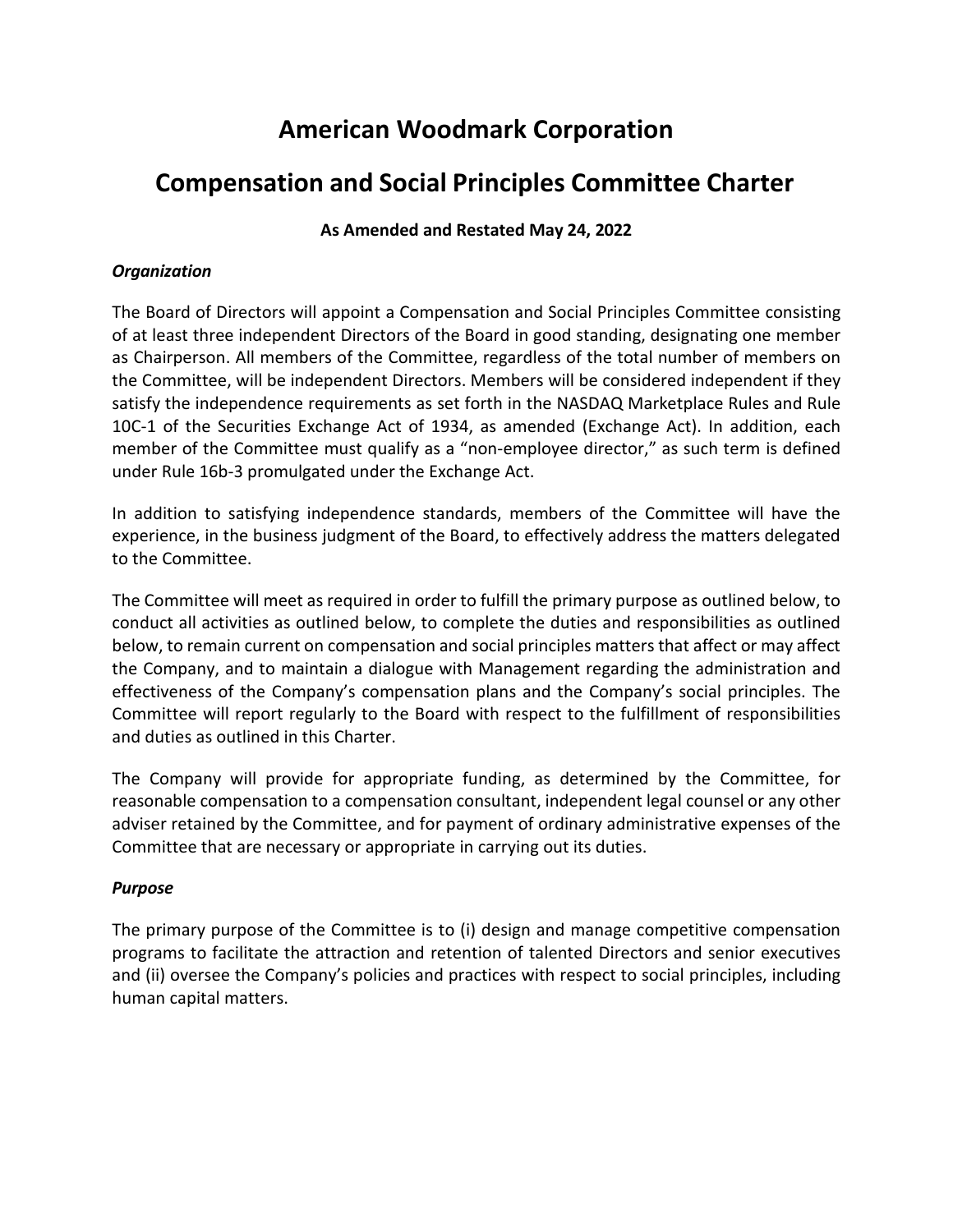Activities of the Committee are focused on:

- Reviewing, evaluating and approving the compensation of all executive officers of the Company who are required to file Section 16 reports (Executive Officers), including the Chief Executive Officer.
- **EXECT** Reviewing, evaluating and recommending Director compensation to the Board of Directors.
- **Providing oversight for the Company's employee benefit plans.**
- Providing oversight when needed on talent management and on such issues as employee retention.
- **Providing oversight for the Company's integration of social principles into its business** strategy and decision-making.

The Committee will have the authority, in its sole discretion, to retain or obtain the advice of a compensation consultant, independent legal counsel or other advisor, as it considers necessary to fulfill the duties and responsibilities as outlined in this Charter. The Committee will be directly responsible for the appointment, compensation and oversight of the work of any compensation consultant, independent legal counsel and any other adviser retained by the Committee. Before selecting a compensation consultant, independent legal counsel or other advisor (other than inhouse legal counsel), the Committee will consider the factors regarding the independence of such consultant, counsel or advisor set out in the NASDAQ Marketplace Rules.

If any such factors are present, the Committee will determine what actions, if any, to take to address or resolve any potential conflict of interest.

In fulfilling its purpose, the Committee may delegate certain aspects of implementation and dayto-day management of compensation administration to Officers of the Company.

#### *Duties and Responsibilities*

The principal duties and responsibilities of the Committee are as follows:

- **The Committee will establish procedures to review the performance of the Chief Executive** Officer quarterly and will complete a formal, full written evaluation of his or her performance at least once per fiscal year.
- The Committee will establish procedures to review the performance evaluations conducted by the Chief Executive Officer of all Executive Officers, other than the Chief Executive Officer, and will complete a formal review of these evaluations at least once per fiscal year.
- **The Committee will provide oversight regarding the design and effectiveness of executive** compensation programs including the policies for the administration of compensation programs and actual compensation paid under the Company's programs. To assist in the design and evaluation of the compensation programs, the Committee may retain an independent compensation consultant to advise the Committee as needed. The Committee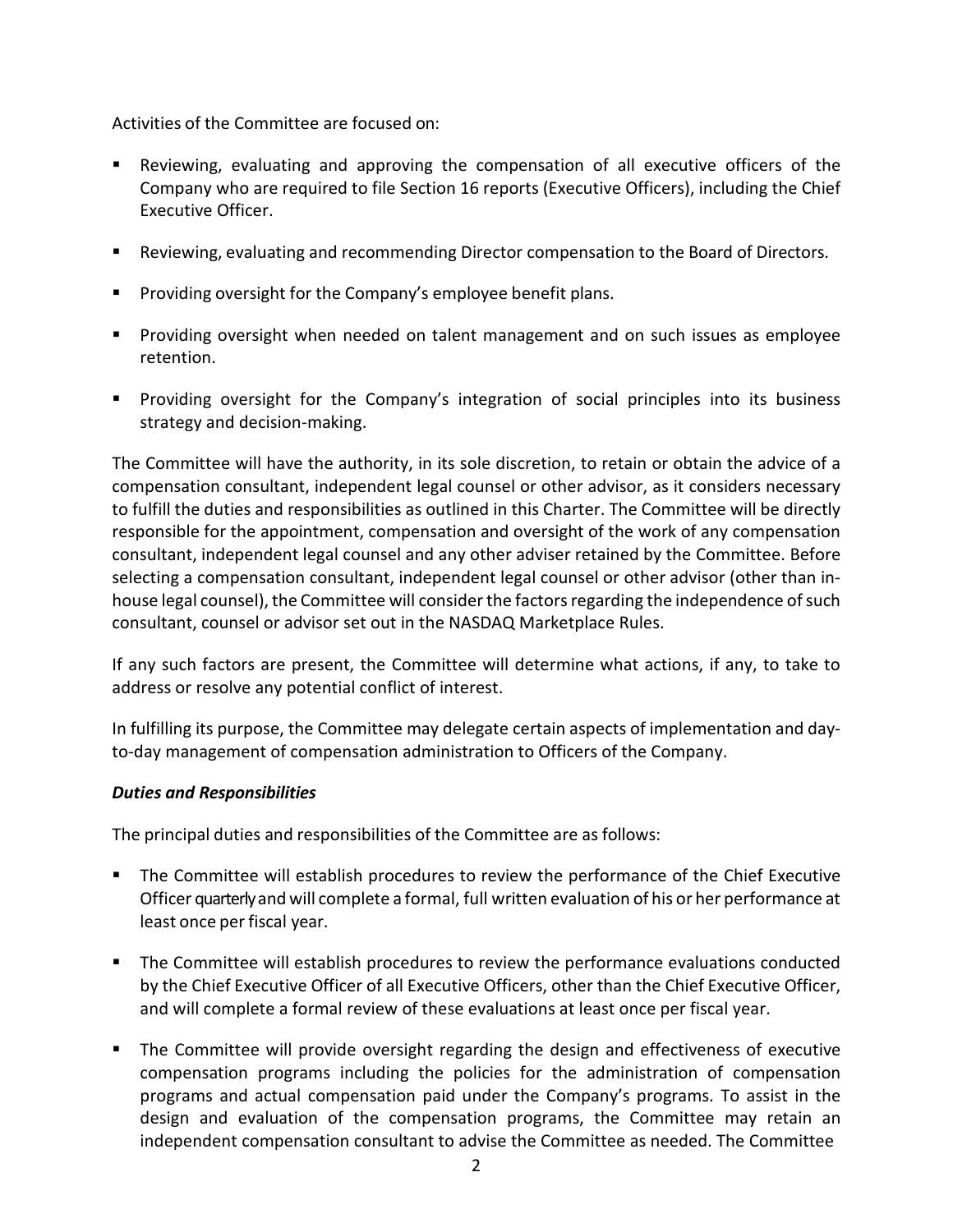will request and consider the recommendations of management in carrying out its responsibilities.

- **The Committee will establish the base salary, bonus opportunity and all other** compensation including perquisites, other special compensation and benefit arrangements for the Chief Executive Officer and the other Executive Officers. The Committee will request and consider the recommendation of the Chief Executive Officer in determining the compensation of the other Executive Officers. The Chief Executive Officer may not be present during voting or deliberations on his or her compensation.
- The Committee will establish performance targets to be used in the determination of annual bonus payments for the fiscal year at the beginning of each fiscal year, and determine the extent to which such performance targets are achieved. The performance targets will be set based on the Committee's understanding and assessment of relevant factors including the long-term strategic goals for the Company, current performance levels, the anticipated economic environment and the competitive marketplace for senior management talent.
- The Committee will oversee the Company's equity incentive plans (Equity Plans) as approved by the Shareholders. The Committee will review and approve the amount and terms of all awards under the Equity Plans. The Committee may delegate certain day-to-day administrative duties regarding the Equity Plans to the Chief Executive Officer or Chief Financial Officer, in accordance with applicable law.
- The Committee will review and approve any new employee benefit plan or change to an existing benefit plan that creates a material long-term financial commitment by the Company. The Committee may review periodically the Company's benefit plans, the appropriateness of the benefits provided under the plans, the allocation of benefits under the plans and the extent to which such plans are meeting the intended objectives as an element of overall compensation.
- The Committee will approve the adoption, amendment or termination of employment agreements, change-in-control agreements, and any similar or related agreements between the Company and any Executive Officer.
- The Committee will review and discuss the Compensation Discussion & Analysis (CD&A) with management and, based on its discussion, recommend to the Board that the CD&A be included in the Company's annual proxy statement or annual report on Form 10-K.
- The Committee will prepare and approve for inclusion in the Company's annual proxy statement or annual report on Form 10-K the Compensation Committee Report as required by the rules and regulations of the SEC. The Committee may delegate preparation of the report to management.
- The Committee will review the Company's determination of the extent, if any, to which the Company's compensation policies and practices (including for non-Executive Officers) are